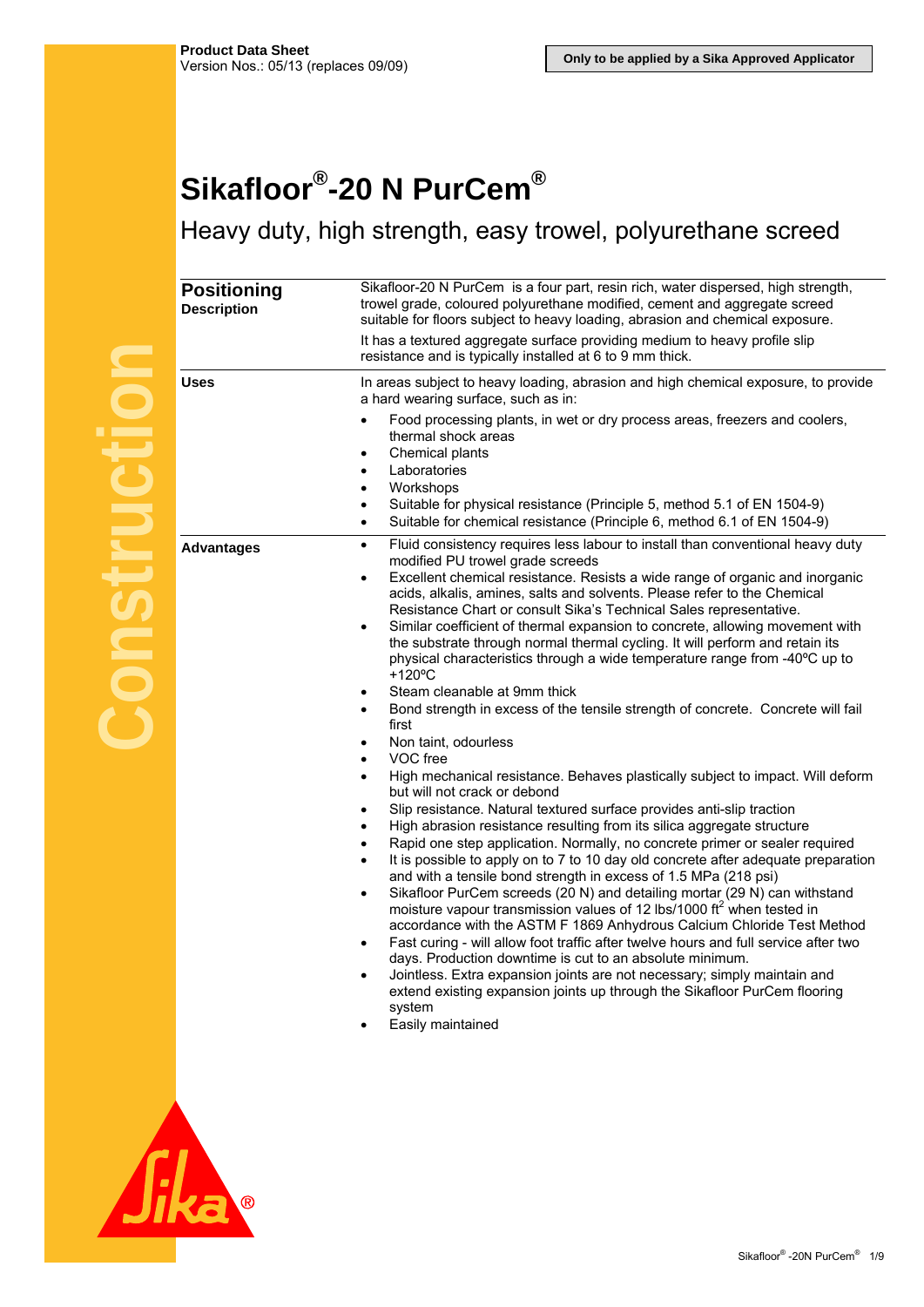| <b>Approval / Standards</b>                        |                                            |                                                                                                                                                           | Conforms to the requirements of EN 13813: 2002 as CT - C50 - F10 - AR0.5                                                                                                                                                                                                                                 |
|----------------------------------------------------|--------------------------------------------|-----------------------------------------------------------------------------------------------------------------------------------------------------------|----------------------------------------------------------------------------------------------------------------------------------------------------------------------------------------------------------------------------------------------------------------------------------------------------------|
|                                                    | Coating (C)                                |                                                                                                                                                           | Conforms to the requirements of EN 1504-2 for principles 5 (PR) and 6 (CR) as a                                                                                                                                                                                                                          |
|                                                    |                                            |                                                                                                                                                           | Concerning contact with foodstuffs, it conforms to the requirements of:                                                                                                                                                                                                                                  |
|                                                    |                                            |                                                                                                                                                           | EN1186, EN 13130, and prCEN/TS 14234 standards, and the Decree on<br>Consumer Goods, representing the conversion of directives 89/109/EEC,<br>90/128/EEC and 2002/72/EC for contact with food stuffs, according to test<br>report by ISEGA, Registered Nº 24549 U 07, dated May 18 <sup>th</sup> , 2007. |
|                                                    |                                            | USDA. Acceptance for use in food plants in the USA                                                                                                        |                                                                                                                                                                                                                                                                                                          |
|                                                    | $\qquad \qquad \blacksquare$<br>Canada.    |                                                                                                                                                           | Canadian Food Inspection Agency acceptance for use in food plants in                                                                                                                                                                                                                                     |
|                                                    | $\overline{\phantom{a}}$                   | Campden and Chorleywood Food Research Association, Ref.<br>S/REP/98152/2A, dated March 6th, 2007                                                          | British Standards Specifications (BSS) acceptance for use in the UK.                                                                                                                                                                                                                                     |
|                                                    |                                            |                                                                                                                                                           | Test reports from Warrington Fire Research Centre for Sikafloor-20 N PurCem:<br>WFRC No. 163876, dated 7 <sup>th</sup> of July, 2008 (BS EN ISO 11925-2:2002) and<br>WFRC No. 163877, dated 7 <sup>th</sup> of July, 2008 (BS EN ISO 9239-1:2002) for Fire rating                                        |
|                                                    |                                            |                                                                                                                                                           | Fire classification report according to EN 13501-1 from Warrington Fire Research<br>Centre for Sikafloor-20 N PurCem: WFRC No.174965, dated 11 <sup>th</sup> of July, 2008                                                                                                                               |
|                                                    |                                            | Construction, Ref. 11069, dated Dec. 5 <sup>th</sup> , 2008                                                                                               | Capillary absorption and permeability to water report from Taylor Woodrow                                                                                                                                                                                                                                |
|                                                    |                                            | All other values indicated are internal test results.                                                                                                     |                                                                                                                                                                                                                                                                                                          |
| <b>Product Data</b><br><b>Appearance / Colours</b> | Part A:<br>Part B:<br>Part C:<br>Part D:   | Milky liquid<br>Brown liquid<br>Natural Grey powder<br>Coloured powder<br>Available Colours: Beige (~RAL1001)                                             | Also available in a limited range of RAL colours subject to special                                                                                                                                                                                                                                      |
|                                                    |                                            | order requirements                                                                                                                                        |                                                                                                                                                                                                                                                                                                          |
| Packaging                                          | Part A:<br>Part B:<br>Part C:<br>Part D:   | Part A+B+C+D: 50kg ready to mix units<br>5.00kg plastic pail<br>4.6kg plastic pail<br>2 x 19.4kg plastic lined, double paper bags<br>1.6kg foil lined bag |                                                                                                                                                                                                                                                                                                          |
| <b>Storage &amp; Shelf-Life</b>                    |                                            | conditions at temperatures between +10°C and +25°C.                                                                                                       | If stored properly in original, unopened and undamaged sealed packaging, in dry                                                                                                                                                                                                                          |
|                                                    | frost.                                     |                                                                                                                                                           | Parts A and B: Twelve (12) months from date of production. Must be protected from                                                                                                                                                                                                                        |
|                                                    | humidity.                                  |                                                                                                                                                           | Part C and D: Six (6) months from date of production. Must be protected from                                                                                                                                                                                                                             |
| <b>Technical Data</b>                              |                                            |                                                                                                                                                           |                                                                                                                                                                                                                                                                                                          |
| <b>Chemical Base</b>                               | Part A:<br>Part B:<br>Part C:<br>Part D:   | Water borne polyol<br>Isocyanate<br>Aggregates, cement and active fillers<br>Colour pack and active fillers                                               |                                                                                                                                                                                                                                                                                                          |
| <b>Density</b>                                     |                                            | Part A+B+C+D mixed: $\sim$ 2.08kg/l ± 0.03 (at +20°C)                                                                                                     |                                                                                                                                                                                                                                                                                                          |
| <b>Capillary Absorption</b>                        | Class Low                                  | Permeability to water: 0.026kg / $m^2 \cdot h^{0.5}$                                                                                                      | (EN 1062-3)                                                                                                                                                                                                                                                                                              |
| <b>Layer Thickness</b>                             | 6mm min. / 9mm max.                        |                                                                                                                                                           |                                                                                                                                                                                                                                                                                                          |
| <b>Thermal Expansion</b><br><b>Coefficient</b>     | $\alpha \approx 2.7 \times 10^{-5}$ per °C | (temperature range: -20°C to +60°C)                                                                                                                       | (ASTM E 381, ASTM D-696, ISO 11359)                                                                                                                                                                                                                                                                      |
| <b>Water Absorption</b>                            | 0.22%                                      |                                                                                                                                                           | (ASTM C 413)                                                                                                                                                                                                                                                                                             |
| <b>Permeability</b>                                | (6.1mm)                                    | To Water Vapour: 0.148g/h/m <sup>2</sup>                                                                                                                  | (ASTM E-96)                                                                                                                                                                                                                                                                                              |
| <b>Fire Rating</b>                                 | Class $B_{(fl)} S1$                        |                                                                                                                                                           | (BS EN 13501-1)                                                                                                                                                                                                                                                                                          |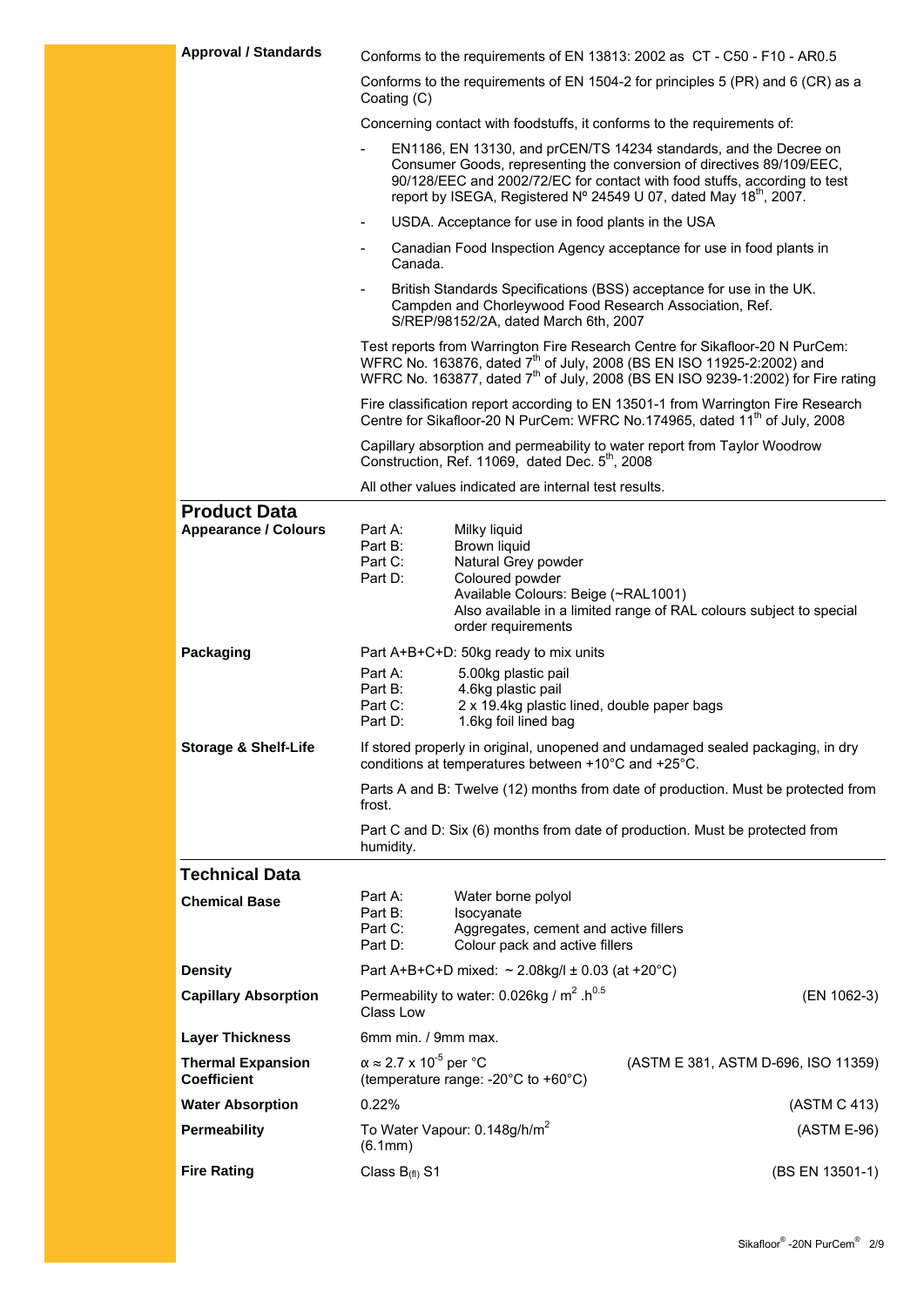| <b>Service Temperature</b>                   | The product is suitable for use when exposed to continuous temperatures, wet or<br>dry, of up to $+120^{\circ}$ C.                                                                                                                                                                                                                                                          |                                                                                                                                                          |                                  |  |
|----------------------------------------------|-----------------------------------------------------------------------------------------------------------------------------------------------------------------------------------------------------------------------------------------------------------------------------------------------------------------------------------------------------------------------------|----------------------------------------------------------------------------------------------------------------------------------------------------------|----------------------------------|--|
|                                              | The minimum service temperature is -40°C                                                                                                                                                                                                                                                                                                                                    |                                                                                                                                                          |                                  |  |
| <b>Mechanical / Physical Properties</b>      |                                                                                                                                                                                                                                                                                                                                                                             |                                                                                                                                                          |                                  |  |
| <b>Compressive Strength</b>                  | > 45MPa after 28 days at +23°C / 50% r.h.                                                                                                                                                                                                                                                                                                                                   |                                                                                                                                                          | (ASTM C 579)                     |  |
|                                              | > 50N/mm <sup>2</sup> after 28 days at +23°C / 50% r.h.                                                                                                                                                                                                                                                                                                                     |                                                                                                                                                          | (BS EN 13892-2)                  |  |
| <b>Flexural Strength</b>                     | > (3mm) 9.5MPa after 28 days at +23°C / 50% r.h.                                                                                                                                                                                                                                                                                                                            |                                                                                                                                                          | (ASTM C 580)                     |  |
|                                              | $> 10N/mm^2$ after 28 days at +23°C / 50% r.h.                                                                                                                                                                                                                                                                                                                              |                                                                                                                                                          | (BS EN 13892-2)                  |  |
| <b>Tensile Strength</b>                      | > 4.3N/mm <sup>2</sup> after 28 days at +23°C / 50% r.h.                                                                                                                                                                                                                                                                                                                    |                                                                                                                                                          | (ASTM C 307)                     |  |
| <b>Bond Strength</b>                         | $> 1.75$ N/mm <sup>2</sup> (failure in concrete)                                                                                                                                                                                                                                                                                                                            |                                                                                                                                                          | (EN 1542)                        |  |
|                                              |                                                                                                                                                                                                                                                                                                                                                                             | (1.5N/mm <sup>2</sup> is the minimum pull off strength of the recommended concrete substrate)                                                            |                                  |  |
| <b>Shore D Hardness</b>                      | $80 - 85$                                                                                                                                                                                                                                                                                                                                                                   |                                                                                                                                                          | (ASTM D 2240)                    |  |
| <b>Flexural Modulus</b>                      | 3750 MPa                                                                                                                                                                                                                                                                                                                                                                    |                                                                                                                                                          | (ASTM C 580)                     |  |
| <b>Coefficient of Friction</b>               | Steel:<br>0.4<br>1.25<br>Rubber:                                                                                                                                                                                                                                                                                                                                            |                                                                                                                                                          | (ASTM D 1894-61T)                |  |
| <b>Slip Resistance</b>                       | <b>Slip Resistance Values</b>                                                                                                                                                                                                                                                                                                                                               |                                                                                                                                                          | (BS 8204 Part 2)                 |  |
|                                              | Substrate                                                                                                                                                                                                                                                                                                                                                                   | SRV Dry                                                                                                                                                  | <b>SRV Wet</b>                   |  |
|                                              | Sikafloor-20 N PurCem                                                                                                                                                                                                                                                                                                                                                       | 70                                                                                                                                                       | 65                               |  |
|                                              | TRRL Pendulum, Rapra 4S Slider                                                                                                                                                                                                                                                                                                                                              |                                                                                                                                                          |                                  |  |
| <b>Abrasion Resistance</b>                   | Class "Special" Severe abrasion resistance<br>AR 0.5<br>(Less than 0.05mm wear depth)                                                                                                                                                                                                                                                                                       |                                                                                                                                                          | (BS 8204 Part 2)<br>(EN 13892-4) |  |
|                                              | 2730 mg<br>Taber Abrader H-22 wheel / 1000gr / 1000 cycles                                                                                                                                                                                                                                                                                                                  |                                                                                                                                                          | (ASTM D 4060-01)                 |  |
| <b>Indentation</b>                           | $\approx 0\%$                                                                                                                                                                                                                                                                                                                                                               |                                                                                                                                                          | (MIL - PFR 24613)                |  |
| <b>Impact Resistance</b>                     | Class A<br>(Less than 1mm indentation depth)                                                                                                                                                                                                                                                                                                                                |                                                                                                                                                          | (BS 8204 Part 1)                 |  |
|                                              | Class III<br>2 pounds / 45 inches (3mm thick)                                                                                                                                                                                                                                                                                                                               |                                                                                                                                                          | (EN ISO 6272-1)<br>(ASTM D 2794) |  |
| <b>Chemical Resistance</b>                   | Resistant to many chemicals. Please ask for a detailed chemical resistance chart.                                                                                                                                                                                                                                                                                           |                                                                                                                                                          |                                  |  |
| <b>Thermal Resistance</b>                    | The product is designed to withstand thermal shock caused by steam cleaning<br>when thickness is 9mm.                                                                                                                                                                                                                                                                       |                                                                                                                                                          |                                  |  |
| <b>Resistance to Thermal</b><br><b>Shock</b> | Pass                                                                                                                                                                                                                                                                                                                                                                        |                                                                                                                                                          | (ASTM C 884)                     |  |
| <b>Softening Point</b>                       | 130°C (266°F)                                                                                                                                                                                                                                                                                                                                                               |                                                                                                                                                          |                                  |  |
| <b>System Structure</b>                      | <b>Substrate Priming Systems</b>                                                                                                                                                                                                                                                                                                                                            |                                                                                                                                                          |                                  |  |
|                                              | Substrate priming is normally not required under typical circumstances. However<br>due to variations in concrete quality, surface conditions, surface preparation and<br>ambient conditions, reference test areas are recommended to determine whether<br>priming is required to prevent the possibility of blisters, debonding pinholes and<br>other aesthetic variations. |                                                                                                                                                          |                                  |  |
|                                              | When necessary use the systems indicated below.                                                                                                                                                                                                                                                                                                                             |                                                                                                                                                          |                                  |  |
|                                              | System 1: moisture control on green concrete:<br>Primer:<br>Scratch coat of Sikafloor-21 PurCem FG 1.5mm thick, lightly broadcast with<br>quartz sand $0.4 - 0.7$ mm.                                                                                                                                                                                                       |                                                                                                                                                          |                                  |  |
|                                              | Primers:<br>$\overline{\phantom{a}}$<br>Sikafloor-155 W N<br>Sikafloor-20 N PurCem                                                                                                                                                                                                                                                                                          | System 2: Inadequate substrate and moisture content between 4% and 6%<br>fully blinded with quartz sand $0.4 - 0.7$ mm for the subsequent application of |                                  |  |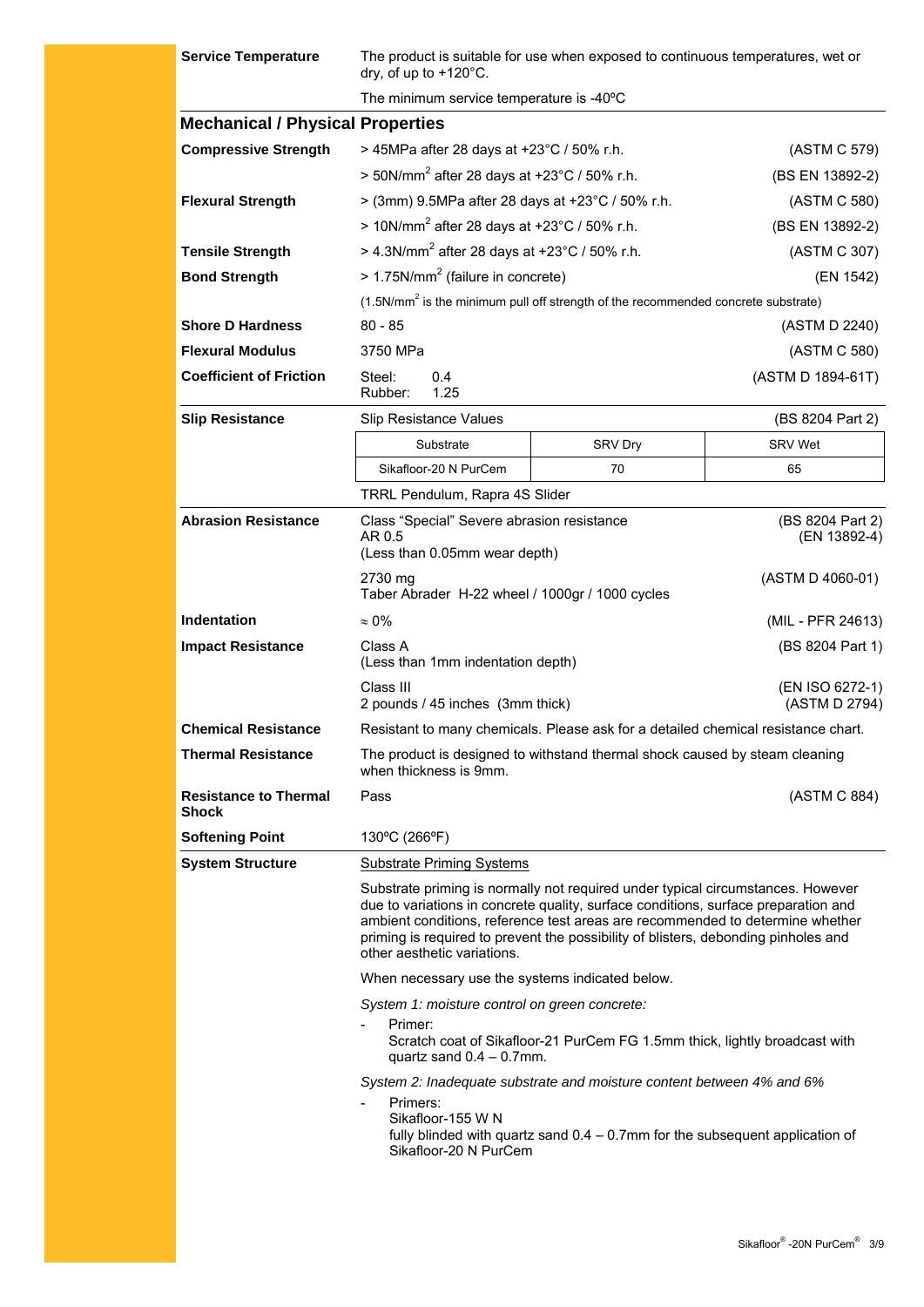|                             | System 3: Inadequate substrate and moisture content below 4%<br>Primers:                                                                                                                                 |
|-----------------------------|----------------------------------------------------------------------------------------------------------------------------------------------------------------------------------------------------------|
|                             | Sikafloor-155 W N or Sikafloor-156 or Sikafloor-161<br>any of which must be fully blinded with quartz sand 0.4 - 0.7mm for the<br>subsequent application of Sikafloor-20 N PurCem                        |
|                             | On porous excessively absorbent substrates use Sikafloor-155 W N, in two coats,<br>the first thinned with 10% water and the second broadcast to refusal.                                                 |
|                             | <b>Finish Systems</b>                                                                                                                                                                                    |
|                             | Heavy duty screed                                                                                                                                                                                        |
|                             | Layer thickness:<br>$6 - 9$ mm                                                                                                                                                                           |
|                             | Screed:<br>Sikafloor-20 N PurCem                                                                                                                                                                         |
|                             | Improved slip resistance can be obtained by broadcasting the surface with<br>aggregate of suitable granulometry and back rolling with a short pile roller (1 - 2<br>passes only).                        |
|                             | Seal Coat:<br>$\blacksquare$<br>Optional, except for broadcast system, where seal coat is necessary. (1-2 top<br>coats may be required depending on surface texture.)                                    |
|                             | 1 - 2 x Sikafloor-31N PurCem                                                                                                                                                                             |
|                             | Coving and detailing and vertical applications:                                                                                                                                                          |
|                             | Primer:<br>Sikafloor-156 thickened to a butter consistency using Extender T.<br>Reprime if no longer tacky.                                                                                              |
|                             | Coving Mortar:<br>$\overline{\phantom{a}}$<br>Sikafloor-29 N PurCem                                                                                                                                      |
|                             | Seal coat:<br>1 x Sikafloor-31 N PurCem                                                                                                                                                                  |
|                             | Note: These system configurations must be fully complied with as described and<br>may not be changed.                                                                                                    |
| <b>Application Details</b>  |                                                                                                                                                                                                          |
| <b>Consumption / Dosage</b> | Primer (If priming is necessary, see System Structure above and respective PDS)                                                                                                                          |
|                             | Screed 6 - 9mm:<br>Sikafloor-20 N PurCem (part A+B+C+D) ~ 2.0kg/m <sup>2</sup> / mm layer thickness.                                                                                                     |
|                             | This figure is theoretical and does not allow for any additional material due to<br>surface porosity, surface profile, variations in level or wastage etc.                                               |
| <b>Substrate Quality</b>    | The concrete substrate must be sound and of sufficient compressive strength<br>(minimum 25N/mm <sup>2</sup> ) with a minimum pull off strength of 1.5N/mm <sup>2</sup> .                                 |
|                             | The substrate must be clean, dry, or saturated surface dry (SSD) and free of all<br>contaminants such as oil, grease, coatings and surface treatments, etc.                                              |
|                             | If in doubt, apply a test area first.                                                                                                                                                                    |
|                             | Sikafloor PurCem can be applied onto recent concrete over 7 to 10 days old or onto<br>old damp concrete (SSD) without having to prime first, as long as the substrate<br>fulfils the above requirements. |
|                             |                                                                                                                                                                                                          |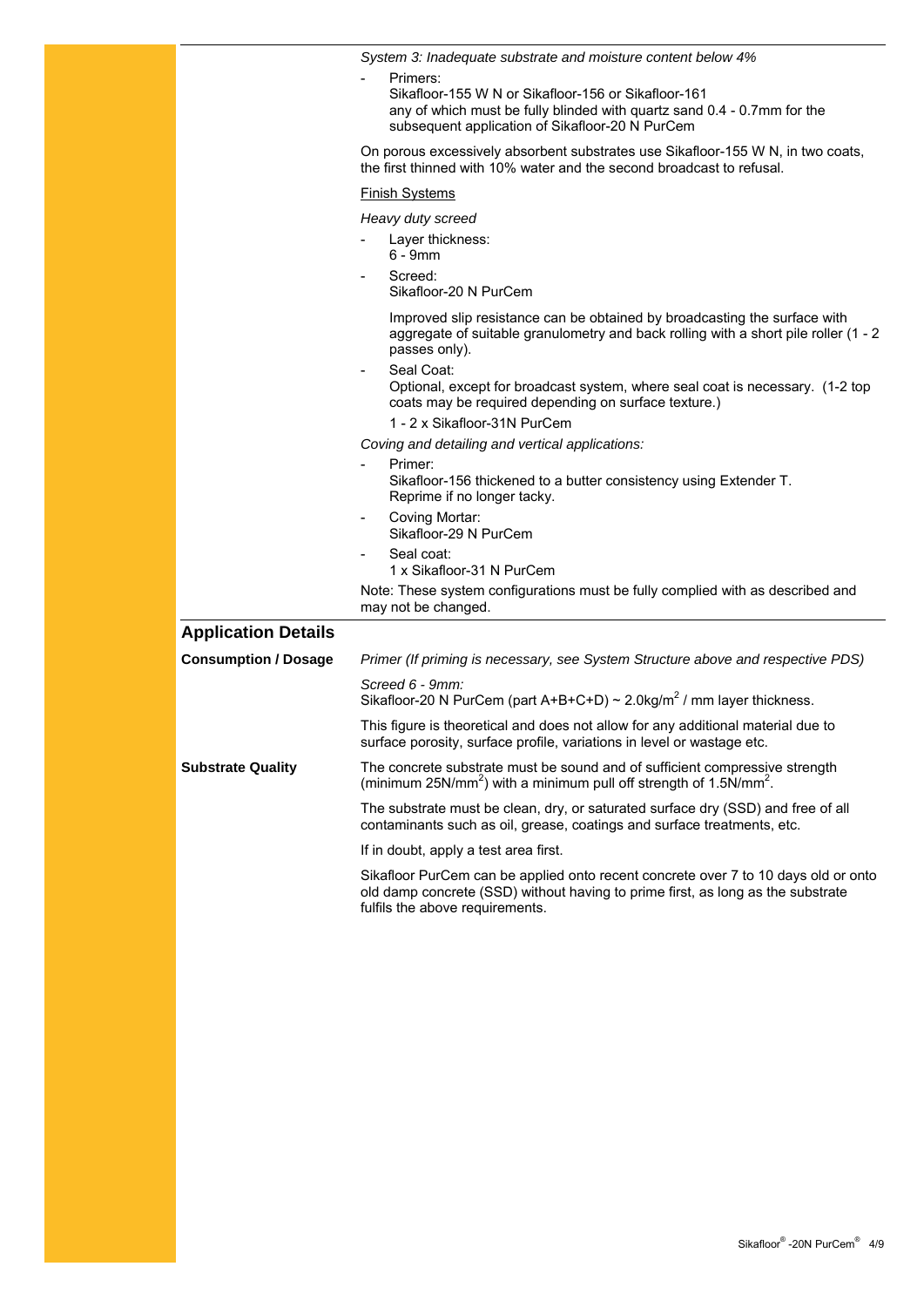| Concrete substrates must be prepared mechanically using abrasive blast cleaning<br>or scarifying equipment to remove cement laitance and achieve an open textured<br>surface to achieve CSP 3-6 according to the International Concrete Repair Institute.                                                                                                                                                                                                                                                                                                                                                            |
|----------------------------------------------------------------------------------------------------------------------------------------------------------------------------------------------------------------------------------------------------------------------------------------------------------------------------------------------------------------------------------------------------------------------------------------------------------------------------------------------------------------------------------------------------------------------------------------------------------------------|
| Weak concrete must be removed and surface defects such as blow holes and voids<br>must be fully exposed.                                                                                                                                                                                                                                                                                                                                                                                                                                                                                                             |
| Repairs to the substrate, filling of blowholes/voids and surface levelling must be<br>carried out using appropriate products from the Sikafloor, Sikadur and Sikagard<br>range of materials. Also, filling of deep unevenness up to 30 mm deep can be done<br>by adding aggregate to the pre-dosed set, $30\%$ (9kg) of dry quartz sand $2 - 3$ mm.                                                                                                                                                                                                                                                                  |
| High spots can be removed by grinding.                                                                                                                                                                                                                                                                                                                                                                                                                                                                                                                                                                               |
| All dust, loose and friable material must be completely removed from all surfaces<br>before application of the product, preferably by brush and/or vacuum.                                                                                                                                                                                                                                                                                                                                                                                                                                                           |
| Edge terminations.<br>All free edges and working day joints of Sikafloor-20 N / 21 and 29 N PurCem,<br>whether at the perimeter, along gutters or at drains require extra anchorage to<br>distribute mechanical and thermal stresses. This is best achieved by forming or<br>cutting grooves in the concrete. Grooves must have a depth and width of twice the<br>thickness of the Sikafloor PurCem. Refer to the edge details provided in the Method<br>Statement. If necessary, protect all free edges with mechanically attached metal<br>strips. Never featheredge, always turn into an anchor groove or rebate. |
| Expansion joints.<br>Expansion joints must be provided in the substrates at the intersection of dissimilar<br>materials. Isolate areas subject to thermal stresses, vibration movements or around<br>load-bearing columns and at vessels sealing rings. Refer to the edge details<br>provided in the Method Statement.                                                                                                                                                                                                                                                                                               |
| <b>Application Conditions / Limitations</b>                                                                                                                                                                                                                                                                                                                                                                                                                                                                                                                                                                          |
| +10 $^{\circ}$ C min. / +30 $^{\circ}$ C max.                                                                                                                                                                                                                                                                                                                                                                                                                                                                                                                                                                        |
| +10 $^{\circ}$ C min. / +30 $^{\circ}$ C max.                                                                                                                                                                                                                                                                                                                                                                                                                                                                                                                                                                        |
| The substrate can be dry or damp with no free standing water (saturated surface<br>dry).                                                                                                                                                                                                                                                                                                                                                                                                                                                                                                                             |
| Sikafloor PurCem screeds (20 N) and detailing mortar (29 N) can withstand<br>moisture vapour transmission values of around 12 lbs/1000 ft <sup>2</sup> tested according to<br>ASTM F 1869 Anhydrous Calcium Chloride test.                                                                                                                                                                                                                                                                                                                                                                                           |
| Refer to System Structure and options for substrate priming.                                                                                                                                                                                                                                                                                                                                                                                                                                                                                                                                                         |
| 85% max.                                                                                                                                                                                                                                                                                                                                                                                                                                                                                                                                                                                                             |
| Beware of condensation!                                                                                                                                                                                                                                                                                                                                                                                                                                                                                                                                                                                              |
| The substrate and uncured floor must be at least $3^{\circ}$ C above dew point to reduce the<br>risk of condensation or blooming on the floor finish.                                                                                                                                                                                                                                                                                                                                                                                                                                                                |
| <b>Application Instructions</b>                                                                                                                                                                                                                                                                                                                                                                                                                                                                                                                                                                                      |
| Part A:B:C:D = $1:0.92:7.76:0.32$ (packaging size = $5:4.6:38.8:1.6$ ) by weight                                                                                                                                                                                                                                                                                                                                                                                                                                                                                                                                     |
| Material and ambient temperature will affect the mixing process.<br>If necessary, condition the materials to $15^{\circ}$ C – 21°C for best use.                                                                                                                                                                                                                                                                                                                                                                                                                                                                     |
| Premix part A and B separately, make sure all pigment is uniformly distributed with<br>a low speed electric stirrer.<br>Start mixer and add parts A and then B and blend for 30 seconds.                                                                                                                                                                                                                                                                                                                                                                                                                             |
| Gradually add part C and D (aggregate / powder) to the mixed resin parts over a<br>period of 15 seconds. DON'T DUMP!<br>Allow part C and D to blend for further 2 minutes minimum, to ensure complete<br>mixing and a uniform moist mix is obtained. During the operations, scrape down the<br>sides and bottom of the container with a flat or straight edge trowel at least once<br>(parts A+B+C+D) to ensure complete mixing. Mix full units only.                                                                                                                                                                |
|                                                                                                                                                                                                                                                                                                                                                                                                                                                                                                                                                                                                                      |
| When adding aggregate to prepare a patching mortar, gradually add the 9 kg of $2 -$<br>3 mm dry quartz sand after mixing the full set.                                                                                                                                                                                                                                                                                                                                                                                                                                                                               |
|                                                                                                                                                                                                                                                                                                                                                                                                                                                                                                                                                                                                                      |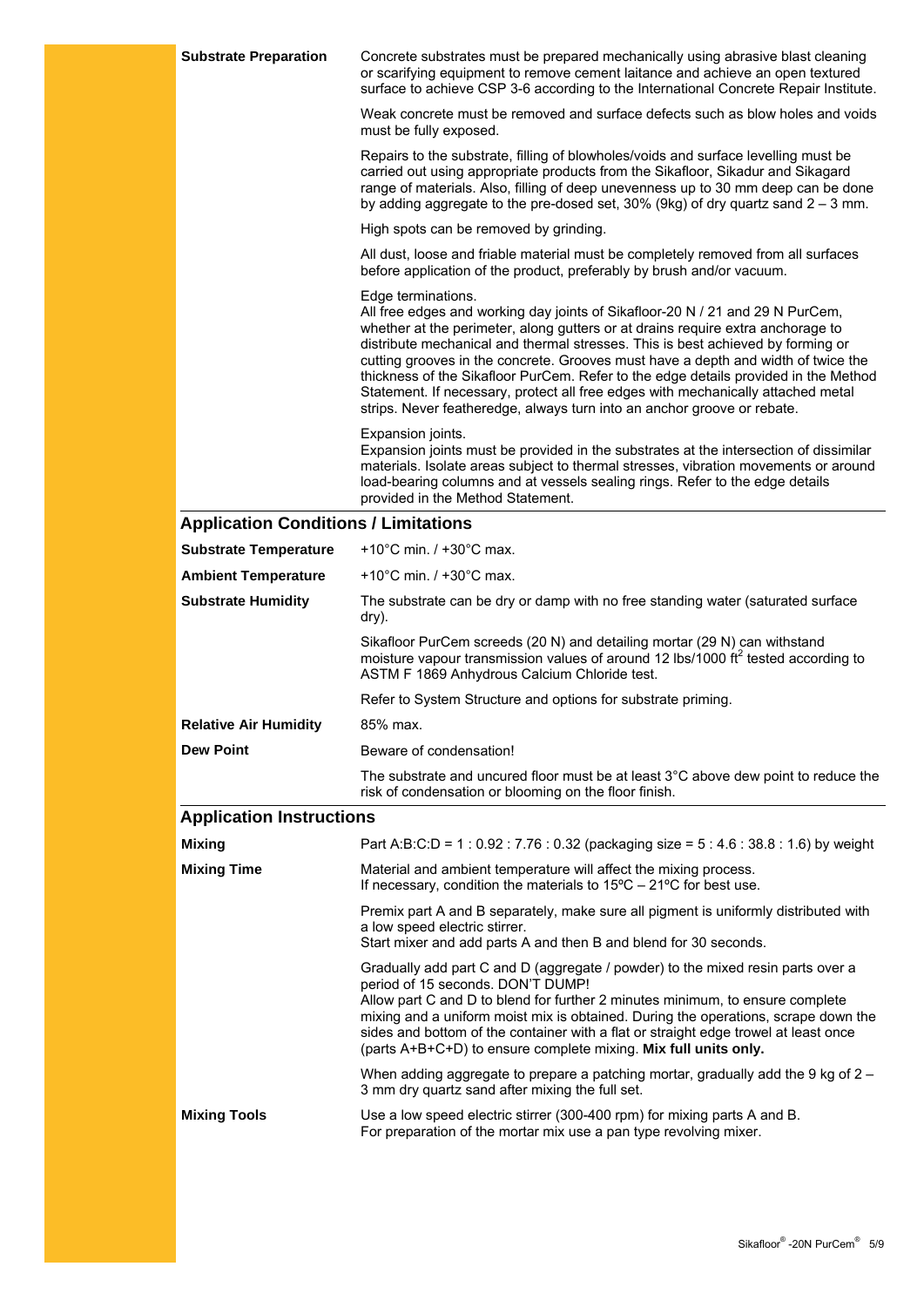| <b>Application Method /</b><br>Prior to application, confirm substrate moisture content, r.h. and dew point. |                                                                                                                                                                                                                                                                                                                                       |                                                                                                                                                                                                                                                        |                        |                                                                                   |  |
|--------------------------------------------------------------------------------------------------------------|---------------------------------------------------------------------------------------------------------------------------------------------------------------------------------------------------------------------------------------------------------------------------------------------------------------------------------------|--------------------------------------------------------------------------------------------------------------------------------------------------------------------------------------------------------------------------------------------------------|------------------------|-----------------------------------------------------------------------------------|--|
| <b>Tools</b>                                                                                                 | Proceed with placement of the material to facilitate the release of entrapped air from<br>the mix and CO <sub>2</sub> from the reaction. Place every batch in a consistent manner in<br>order to avoid colour differences due to increased temperatures in the reaction.                                                              |                                                                                                                                                                                                                                                        |                        |                                                                                   |  |
|                                                                                                              | Pour the mixed Sikafloor-20 N PurCem onto the substrate and spread evenly with<br>a rake or screed box to the required thickness. Take care to spread newly mixed<br>materials across the transition of previously applied mixes (wet edge), before the<br>surface begins to set.                                                     |                                                                                                                                                                                                                                                        |                        |                                                                                   |  |
|                                                                                                              | Finish the surface using a flat, round edge steel trowel.                                                                                                                                                                                                                                                                             |                                                                                                                                                                                                                                                        |                        |                                                                                   |  |
|                                                                                                              | A short pile roller can be used once or twice, and always in the same direction, to<br>provide a more homogeneous finish to the surface. No excessive backrolling!<br>Excessive backrolling or trowelling will bring up more resin to the surface, reducing<br>the desired anti-lip surface texture which characterises this product. |                                                                                                                                                                                                                                                        |                        |                                                                                   |  |
|                                                                                                              | before light traffic.                                                                                                                                                                                                                                                                                                                 | As a second texture option, selected mineral aggregates can be broadcast on the<br>wet surface and sealed with a top coat of 1 x Sikafloor-31 N PurCem to lock in the<br>aggregate. In this last case, allow a minimum of 36 hours cure period at 20°C |                        |                                                                                   |  |
|                                                                                                              | Flow check                                                                                                                                                                                                                                                                                                                            |                                                                                                                                                                                                                                                        |                        | (ASTM C 230-90 / EN 1015-3)                                                       |  |
|                                                                                                              | Top internal diam:<br>Bottom internal diam.:<br>Height:<br>$Flow =$                                                                                                                                                                                                                                                                   | 70 <sub>mm</sub><br>100mm<br>60mm<br>210mm ± 10mm                                                                                                                                                                                                      |                        |                                                                                   |  |
| <b>Cleaning of Tools</b>                                                                                     | Clean all tools and application equipment with Sika Thinner C immediately after<br>use. Hardened / cured material can only be mechanically removed.                                                                                                                                                                                   |                                                                                                                                                                                                                                                        |                        |                                                                                   |  |
| <b>Potlife</b>                                                                                               |                                                                                                                                                                                                                                                                                                                                       |                                                                                                                                                                                                                                                        |                        |                                                                                   |  |
|                                                                                                              | Temperature                                                                                                                                                                                                                                                                                                                           |                                                                                                                                                                                                                                                        |                        | Time                                                                              |  |
|                                                                                                              | +10 $^{\circ}$ C                                                                                                                                                                                                                                                                                                                      |                                                                                                                                                                                                                                                        |                        | $\sim$ 35 - 40 minutes                                                            |  |
|                                                                                                              | +20 $^{\circ}$ C                                                                                                                                                                                                                                                                                                                      |                                                                                                                                                                                                                                                        | $\sim$ 18 - 22 minutes |                                                                                   |  |
|                                                                                                              | $+30^{\circ}$ C                                                                                                                                                                                                                                                                                                                       |                                                                                                                                                                                                                                                        |                        | $\sim$ 10 - 15 minutes                                                            |  |
|                                                                                                              |                                                                                                                                                                                                                                                                                                                                       |                                                                                                                                                                                                                                                        |                        |                                                                                   |  |
| <b>Waiting Time /</b><br>Overcoating                                                                         | Sikafloor-156 (all fully blinded), allow:                                                                                                                                                                                                                                                                                             |                                                                                                                                                                                                                                                        |                        | If you have primed, before applying Sikafloor-20 N PurCem on Sikafloor-155 W N or |  |
|                                                                                                              |                                                                                                                                                                                                                                                                                                                                       |                                                                                                                                                                                                                                                        | Waiting time           |                                                                                   |  |
|                                                                                                              | Substrate temperature                                                                                                                                                                                                                                                                                                                 |                                                                                                                                                                                                                                                        | Minimum                | Maximum                                                                           |  |
|                                                                                                              | $+10^{\circ}$ C                                                                                                                                                                                                                                                                                                                       |                                                                                                                                                                                                                                                        | 24 hours               | 12 days                                                                           |  |
|                                                                                                              | $+20^{\circ}$ C                                                                                                                                                                                                                                                                                                                       |                                                                                                                                                                                                                                                        | 12 hours               | 7 days                                                                            |  |
|                                                                                                              | $+30^{\circ}$ C                                                                                                                                                                                                                                                                                                                       |                                                                                                                                                                                                                                                        | 6 hours                | 4 days                                                                            |  |
|                                                                                                              | Always make sure primer is fully cured before application.                                                                                                                                                                                                                                                                            |                                                                                                                                                                                                                                                        |                        |                                                                                   |  |
|                                                                                                              |                                                                                                                                                                                                                                                                                                                                       |                                                                                                                                                                                                                                                        |                        |                                                                                   |  |
|                                                                                                              | Before any subsequent application on Sikafloor-20 N PurCem allow:                                                                                                                                                                                                                                                                     |                                                                                                                                                                                                                                                        |                        |                                                                                   |  |
|                                                                                                              | Waiting time<br>Minimum<br>Substrate temperature<br>Maximum                                                                                                                                                                                                                                                                           |                                                                                                                                                                                                                                                        |                        |                                                                                   |  |
|                                                                                                              |                                                                                                                                                                                                                                                                                                                                       |                                                                                                                                                                                                                                                        |                        |                                                                                   |  |
|                                                                                                              | $+10^{\circ}$ C                                                                                                                                                                                                                                                                                                                       |                                                                                                                                                                                                                                                        | 16 hours               | 72 hours                                                                          |  |
|                                                                                                              | $+20^{\circ}$ C                                                                                                                                                                                                                                                                                                                       | 8 hours<br>48 hours                                                                                                                                                                                                                                    |                        |                                                                                   |  |
|                                                                                                              | $+30^{\circ}$ C                                                                                                                                                                                                                                                                                                                       | 4 hours<br>24 hours                                                                                                                                                                                                                                    |                        |                                                                                   |  |
|                                                                                                              | Times are approximate and will be affected be changing ambient and substrate<br>conditions, particularly temperature and relative humidity.<br>This table above applies also for application on to the patching mortar made by                                                                                                        |                                                                                                                                                                                                                                                        |                        |                                                                                   |  |
| aggregate addition.                                                                                          |                                                                                                                                                                                                                                                                                                                                       |                                                                                                                                                                                                                                                        |                        |                                                                                   |  |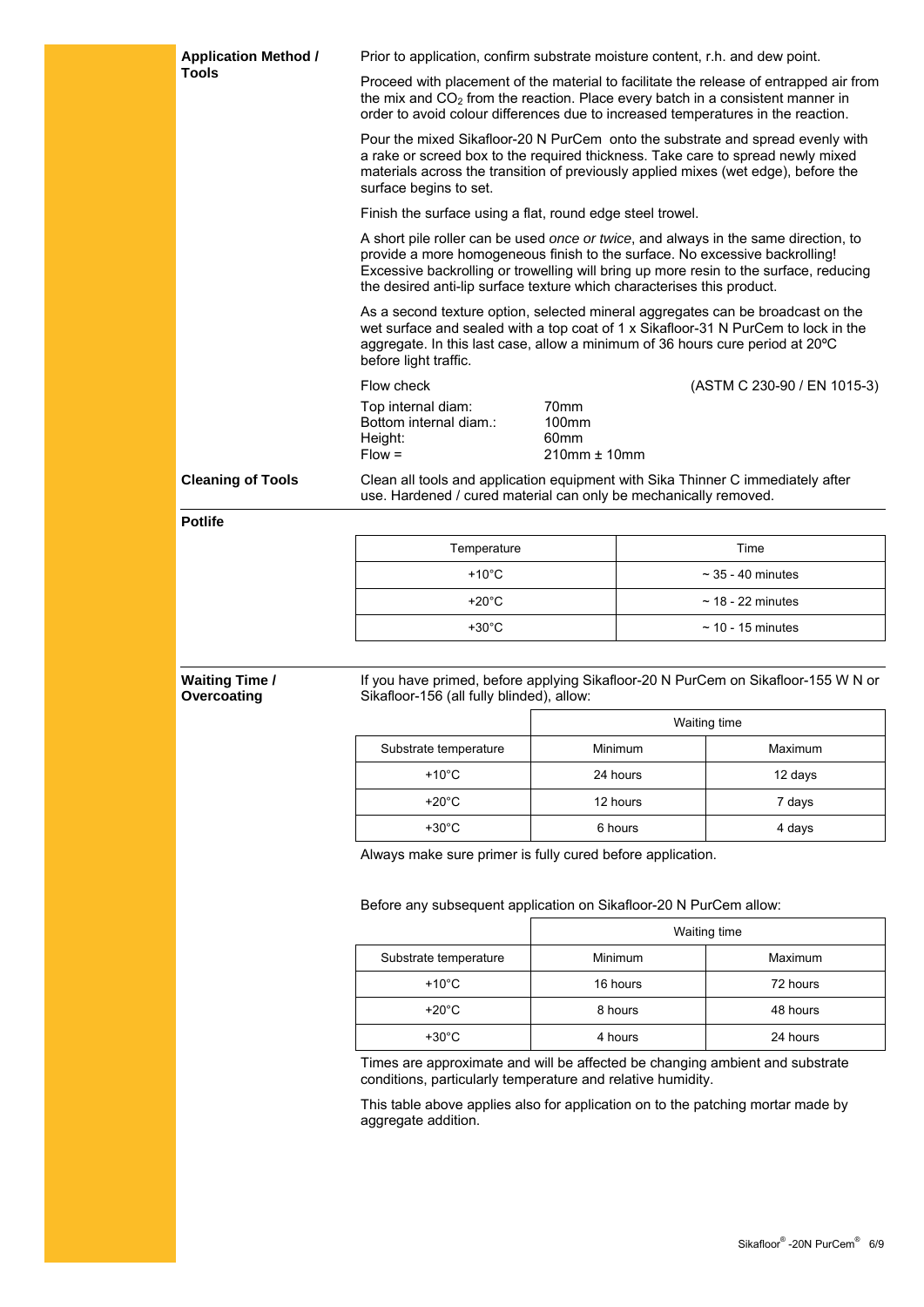| Notes on Application /<br><b>Limitations</b> | A retaining groove must be placed at exposed edges along the application area<br>(perimeter, joints, connections, plinths, columns, covings and drains / gullies) as<br>indicated in the application details of the Method Statement for Application, to<br>prevent curling during curing. Width and depth must be twice the thickness of the<br>floor finish. |                 |                  |                   |  |
|----------------------------------------------|----------------------------------------------------------------------------------------------------------------------------------------------------------------------------------------------------------------------------------------------------------------------------------------------------------------------------------------------------------------|-----------------|------------------|-------------------|--|
|                                              | If an added aggregate screed layer is applied, retaining grooves myst also be<br>created for this screed.                                                                                                                                                                                                                                                      |                 |                  |                   |  |
|                                              | Do not apply to PCC (polymer modified cement mortars) that may expand due to<br>moisture when sealed with an impervious resin.                                                                                                                                                                                                                                 |                 |                  |                   |  |
|                                              | Do not apply to water soaked, glistening wet concrete substrates.                                                                                                                                                                                                                                                                                              |                 |                  |                   |  |
|                                              | Do not apply to porous surfaces where significant moisture vapour transmission<br>(out-gassing) will occur during application.                                                                                                                                                                                                                                 |                 |                  |                   |  |
|                                              | Sika <sup>®</sup> Thinner C is flammable. NO NAKED FLAMES.                                                                                                                                                                                                                                                                                                     |                 |                  |                   |  |
|                                              | Always ensure good ventilation when using Sikafloor-20 N PurCem in a confined<br>space, to prevent excessive ambient humidity.                                                                                                                                                                                                                                 |                 |                  |                   |  |
|                                              | Freshly applied Sikafloor-20 N PurCem must be protected from damp,<br>condensation and water for at least 24 hours.                                                                                                                                                                                                                                            |                 |                  |                   |  |
|                                              | Improved slip resistance can be obtained by broadcasting the surface with<br>aggregate of suitable granulometry and back rolling with a short pile roller (1 - 2<br>passes only).                                                                                                                                                                              |                 |                  |                   |  |
|                                              | For the highest hygienic demands, a subsequent top coat of Sikafloor-31 N PurCem<br>may be required. This must be applied within 48 hours after the initial<br>Sikafloor-20 N PurCem application.                                                                                                                                                              |                 |                  |                   |  |
|                                              | Always allow a minimum of 48 hours after product application prior to placing into<br>service in proximity with food stuffs.                                                                                                                                                                                                                                   |                 |                  |                   |  |
|                                              | Products of the Sikafloor PurCem product range are subject to yellowing when<br>exposed to UV radiation. There are no measurable losses of other properties when<br>this occurs and it is a purely aesthetical matter. Products can be used outside<br>provided the change in appearance is acceptable by the customer.                                        |                 |                  |                   |  |
|                                              | Applications of less than the recommended 6 mm can result in unacceptably rough<br>surfaces, particularly in food industries.                                                                                                                                                                                                                                  |                 |                  |                   |  |
| <b>Curing Details</b>                        |                                                                                                                                                                                                                                                                                                                                                                |                 |                  |                   |  |
| <b>Applied Product ready</b>                 |                                                                                                                                                                                                                                                                                                                                                                |                 |                  |                   |  |
| for use                                      | Substrate temperature                                                                                                                                                                                                                                                                                                                                          | Foot traffic    | Light traffic    | Full cure         |  |
|                                              | $+10^{\circ}$ C                                                                                                                                                                                                                                                                                                                                                | $\sim$ 24 hours | $\sim$ 36 hours  | $\sim$ 7 days     |  |
|                                              | +20 $^{\circ}$ C                                                                                                                                                                                                                                                                                                                                               | $\sim$ 12 hours | $~\sim$ 18 hours | $\sim$ 5 days     |  |
|                                              | $+30^{\circ}$ C                                                                                                                                                                                                                                                                                                                                                | $\sim$ 8 hours  | $\sim$ 15 hours  | $\sim$ 3 - 4 days |  |
|                                              | Note: Times are approximate and will be affected by changing ambient and<br>euhetrate conditione.                                                                                                                                                                                                                                                              |                 |                  |                   |  |

|                               | inote: Times are approximate and will be affected by changing ambient and<br>substrate conditions.                                                                                                                                                                                                                             |
|-------------------------------|--------------------------------------------------------------------------------------------------------------------------------------------------------------------------------------------------------------------------------------------------------------------------------------------------------------------------------|
| <b>Cleaning / Maintenance</b> | Refer to Sika "Cleaning and Maintenance Recommendations for Sika Flooring<br>Installations".                                                                                                                                                                                                                                   |
| <b>Methods</b>                | To maintain the appearance of the floor after application, Sikafloor-20 N PurCem<br>must have all spillages removed immediately and must be regularly cleaned using<br>rotary brushes, mechanical scrubbers, scrubber dryers, high pressure washers,<br>wash and vacuum techniques, etc., using suitable detergents and waxes. |
| <b>Notes</b>                  | All technical data stated in this Product Data Sheet are based on laboratory tests.<br>Actual measured data may vary due to circumstances beyond our control.                                                                                                                                                                  |
| <b>Local Restrictions</b>     | Please note that as a result of specific local regulations the performance of this<br>product may vary from country to country. Please consult the local Product Data<br>Sheet for the exact description of the application fields.                                                                                            |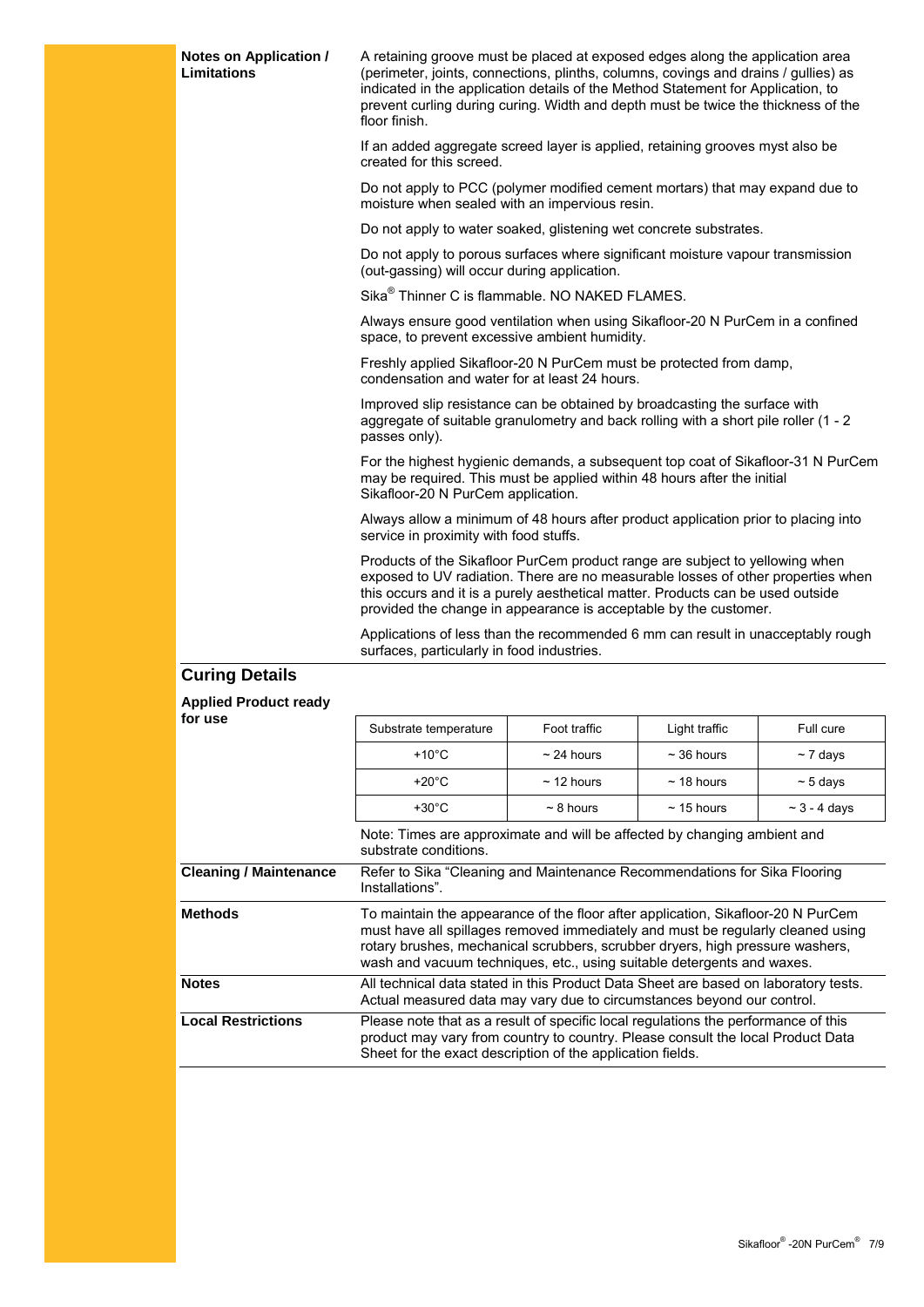| <b>Health and Safety</b><br><b>Information</b>  | To avoid rare allergic reactions, we recommend the use of protective gloves.<br>Change soiled work clothes and wash hands before breaks and after<br>finishing work.<br>Local regulations as well as health and safety advice on packaging labels<br>٠<br>must be observed.<br>For further information refer to the Sika Safety Data Sheet which is available<br>٠<br>on request.<br>If in doubt always follow the directions given on the pack or label. |                  |  |  |
|-------------------------------------------------|-----------------------------------------------------------------------------------------------------------------------------------------------------------------------------------------------------------------------------------------------------------------------------------------------------------------------------------------------------------------------------------------------------------------------------------------------------------|------------------|--|--|
| <b>CE Labelling</b>                             | The harmonized European Standard EN 13 813 'Screed material and floor screeds<br>- Screed materials - Properties and requirements' specifies requirements for screed<br>materials for use in floor construction internally.                                                                                                                                                                                                                               |                  |  |  |
|                                                 | Structural screeds or coatings, i.e. those that contribute to the load bearing capacity<br>of the structure, are excluded from this standard.                                                                                                                                                                                                                                                                                                             |                  |  |  |
|                                                 | Resin floor systems as well as cementitious screeds fall under this specification.<br>They have to be CE-labelled as per Annex ZA. 3, Tables ZA. 1.1 or 1.5 and Z.A. 3.3<br>and fulfil the requirements of the given mandate of the Construction Products<br>Directive (89/106):                                                                                                                                                                          |                  |  |  |
|                                                 | $\epsilon$                                                                                                                                                                                                                                                                                                                                                                                                                                                |                  |  |  |
|                                                 | Sika (NZ) Limited<br>85-91 Patiki Road, Avondale<br>Auckland, New Zealand                                                                                                                                                                                                                                                                                                                                                                                 |                  |  |  |
|                                                 | $07^{11}$                                                                                                                                                                                                                                                                                                                                                                                                                                                 |                  |  |  |
|                                                 | EN 13813 CT - C40 - F8 - AR 0.5                                                                                                                                                                                                                                                                                                                                                                                                                           |                  |  |  |
|                                                 | Cementitious screed material for indoors in buildings<br>(systems as per Product Data Sheet)                                                                                                                                                                                                                                                                                                                                                              |                  |  |  |
|                                                 | Reaction to fire:                                                                                                                                                                                                                                                                                                                                                                                                                                         | $B_{(fl)}$       |  |  |
|                                                 | Release of corrosive substances<br>(Cementitious Screed):                                                                                                                                                                                                                                                                                                                                                                                                 | <b>CT</b>        |  |  |
|                                                 | Water permeability:                                                                                                                                                                                                                                                                                                                                                                                                                                       | NPD <sup>2</sup> |  |  |
|                                                 | Water vapour permeability                                                                                                                                                                                                                                                                                                                                                                                                                                 | <b>NPD</b>       |  |  |
|                                                 | Compressive strength                                                                                                                                                                                                                                                                                                                                                                                                                                      | C <sub>50</sub>  |  |  |
|                                                 | Flexural strength                                                                                                                                                                                                                                                                                                                                                                                                                                         | F <sub>10</sub>  |  |  |
|                                                 | Abrasion:                                                                                                                                                                                                                                                                                                                                                                                                                                                 | AR 0.5           |  |  |
|                                                 | Sound insulation:                                                                                                                                                                                                                                                                                                                                                                                                                                         | <b>NPD</b>       |  |  |
|                                                 | Sound absorption:                                                                                                                                                                                                                                                                                                                                                                                                                                         | <b>NPD</b>       |  |  |
|                                                 | Thermal resistance:                                                                                                                                                                                                                                                                                                                                                                                                                                       | <b>NPD</b>       |  |  |
|                                                 | Chemical resistance:                                                                                                                                                                                                                                                                                                                                                                                                                                      | <b>NPD</b>       |  |  |
|                                                 | $1$ Last two digits of the year in which the marking was affixed.                                                                                                                                                                                                                                                                                                                                                                                         |                  |  |  |
|                                                 | <sup>2)</sup> No performance determined                                                                                                                                                                                                                                                                                                                                                                                                                   |                  |  |  |
| EU Regulation 2004/42<br><b>VOC - Decopaint</b> | According to the EU-Directive 2004/42, the maximum allowed content of VOC<br>Product category IIA / j type wb) is 140g/l (Limit 2010), for the ready to use product.                                                                                                                                                                                                                                                                                      |                  |  |  |
| <b>Directive</b>                                | Sikafloor-29 N PurCem, is VOC free for the ready to use product.                                                                                                                                                                                                                                                                                                                                                                                          |                  |  |  |